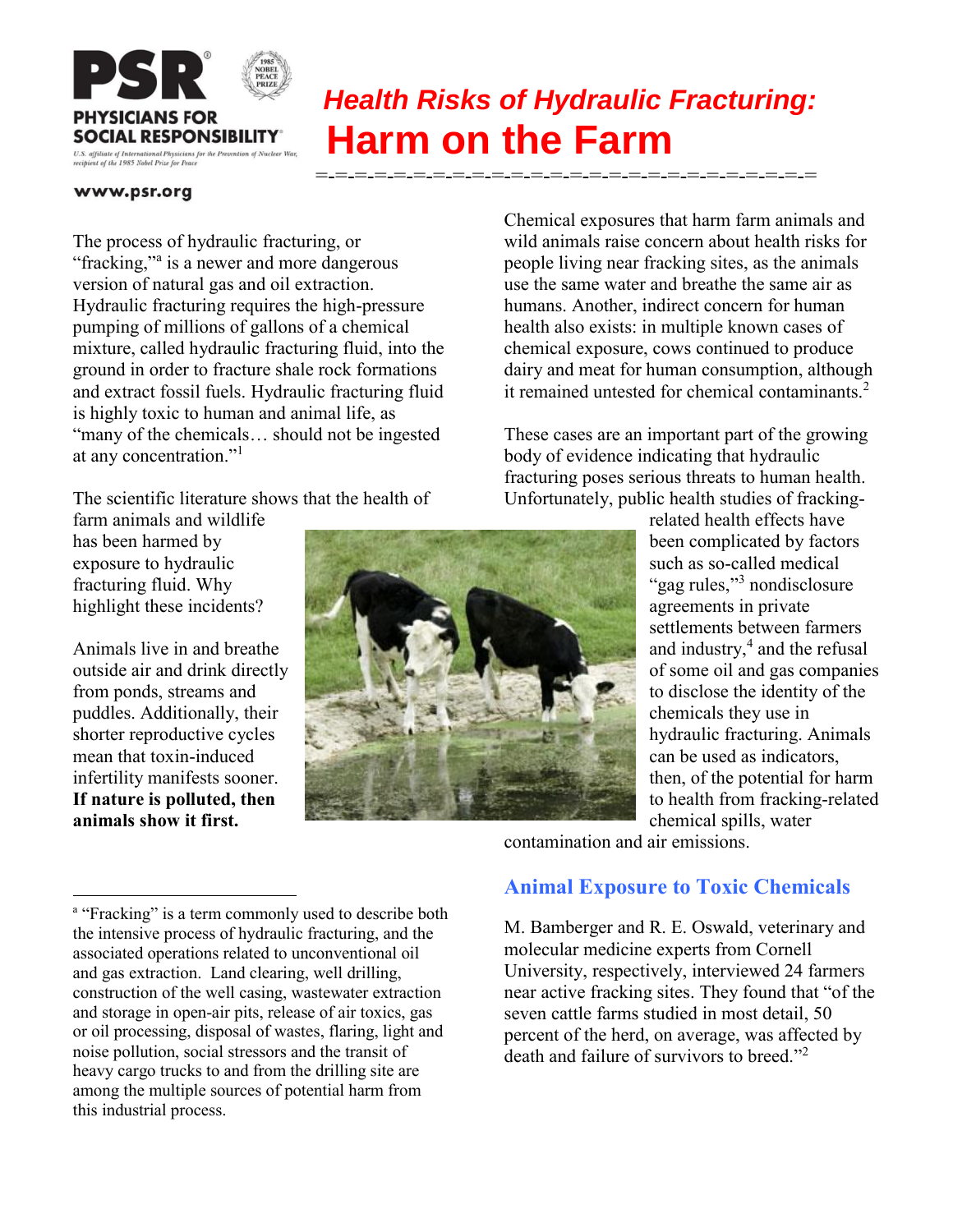In one farm Bamberger and Oswald studied, 60 head of cattle drank from a creek next to a road legally used<sup>5</sup> for wastewater runoff, while 36 drank clean water. Of the 60, "21 died and 16 failed to produce calves the following spring. Of the 36 that were not exposed, no health problems were observed, and only one cow failed to breed $"^{2}$ 

The Louisiana Department of Environmental Protection documented a 2009 case of 17 cows dropping dead within hours after drinking spilled hydraulic fracturing fluid.<sup>6</sup>

In 2010, 28 cows in Pennsylvania were quarantined after a leaking waste container left a puddle of hydraulic fracking fluid in their field.<sup>7</sup> A year later, the released cows gave birth to "dead or extremely weak" calves, which the farm owner called "abominable." 8

### **Broader Effects on Cows**

As early as 2001, air pollution caused by discharge of gas from fracking sites was linked with health risks. Thousands of cows in western Canada, one of the original epicenters of fracking, had significantly increased rates of stillbirth and calf mortality linked to hydrogen sulfide released after natural gas extraction.<sup>9</sup>

Throughout Pennsylvania, increased fracking activity has been closely correlated with decreased dairy production.<sup>10</sup> While a direct link is difficult to establish, the correlation illustrates the need for greater caution about, and investigation into, the adverse effects of fracking.

### **Poisoning of River Wildlife**

Farm animals are not the only ones to suffer harm from exposure to hydraulic fracturing chemicals. After a Kentucky fracking site spilled hydraulic fracturing fluid into a neighboring creek, "the

discharges killed virtually all aquatic wildlife<sup>"11</sup>in the area. Fish that survived the spill "developed gill lesions, and suffered liver and spleen damage."<sup>12</sup>

### **Conclusion: Precautions Needed**

Based on the dangerous toxicity of chemicals used in hydraulic fracturing, plus the range of other environmental health impacts, Physicians for Social Responsibility supports a precautionary approach to hydraulic fracturing.<sup>13</sup> This includes a moratorium on the use of hydraulic fracturing until such time as impartial federal agencies such as the U.S. Environmental Protection Agency develop and implement enforceable rules that provide adequate protection for human health and the environment from fossil fuel extraction processes that use hydraulic fracturing.

PSR also calls for the oil and gas extraction industry to fully disclose the chemicals used in hydraulic fracturing, the amount of waste generated by their operations, and the waste management procedures utilized for disposing of those wastes. Human beings should not be made the guinea pigs for this heavily toxics-based industry. Nor should cows serve as the "canaries in the coal mine" for hydraulic fracturing's toxic contaminants.



**A large spill of hydraulic fracturing fluid near a major river could put millions of people's health at risk.3**